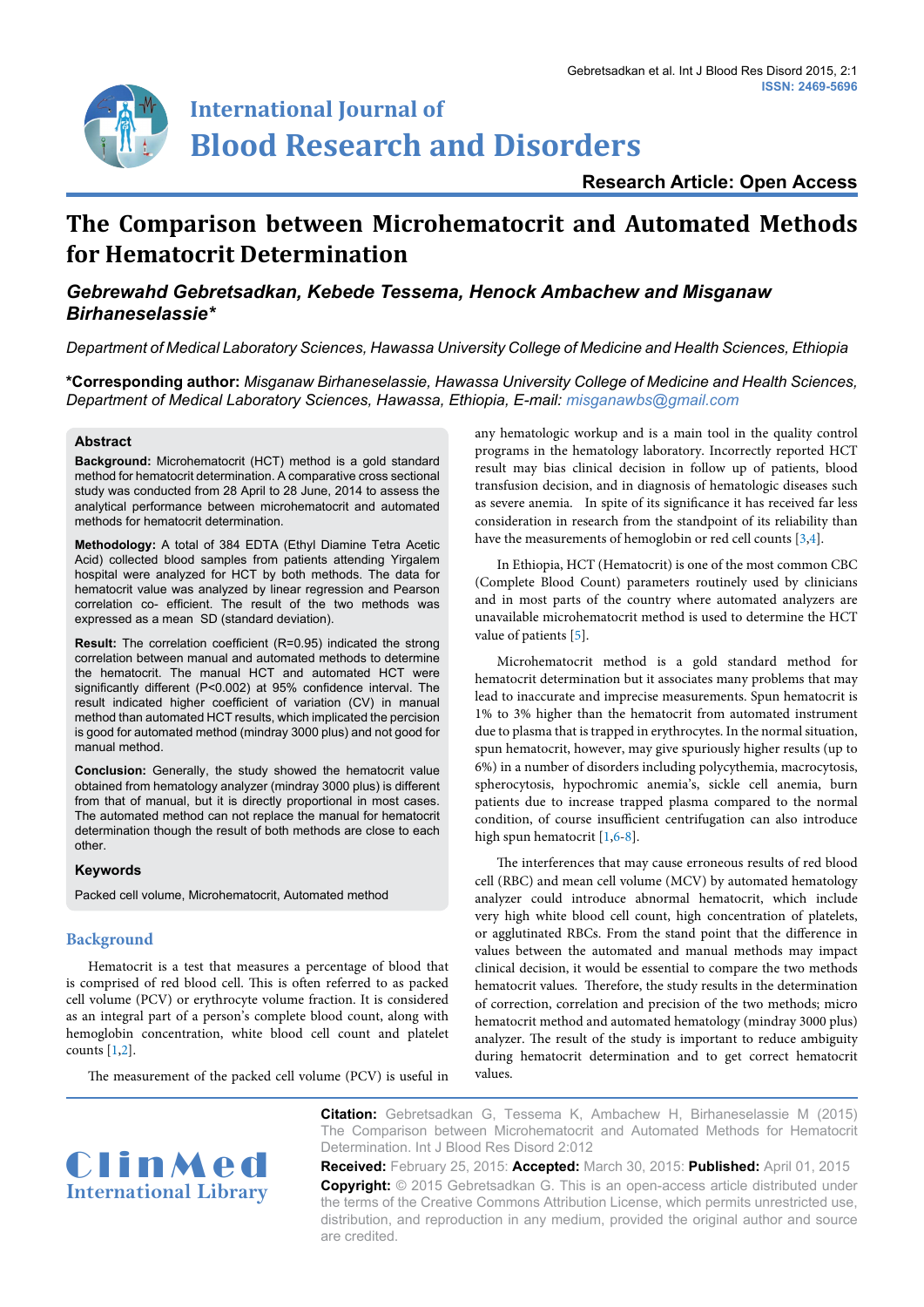**Table 1** : Mean  $\pm$  SD of hematocrit result by automated and manual methods.

| Parameter  | Manual | Automated   | p-value |
|------------|--------|-------------|---------|
| <b>Hct</b> |        | 40 48 + 7 4 | 0.002   |

**Table 2:** The percision of manual and automated methods for hematocrit determination.

| <b>Samples</b> | <b>Manual</b> |           |      |       | <b>Automated</b> |      |  |
|----------------|---------------|-----------|------|-------|------------------|------|--|
|                | Mean          | <b>SD</b> | CV   | Mean  | SD               | CV   |  |
|                | 46            | 1.58      | 3.43 | 46.18 | 0.3              | 0.65 |  |
| $\overline{2}$ | 36.2          | 1.3       | 3.6  | 34.7  | 0.21             | 0.6  |  |
| 3              | 40.8          | 1.3       | 3.18 | 38.5  | 0.45             | 1.17 |  |
| 4              | 31.2          | 1.48      | 4.74 | 29.5  | 0.54             | 1.83 |  |
| 5              | 36.8          | 1.3       | 3.54 | 37.3  | 0.44             | 1.18 |  |



## **Methodology**

#### **Study area**

Yirgalem town is a town in Southern Ethiopia, located 315kms South of Addis Ababa and 40kms South of Hawassa in the Sidama zone of the Southern Nations, Nationalities and peoples region. The town has a latitude and longitude of 6º ,45' N and 38º ,25'E and elevation of 1776 meters and it is the largest settlement in Dalle Woreda. Based on figures from the central statistical agency in Ethiopia published in 2005, Yirgalem town has an estimated total population of 43,815 of whom 21,840 are men and 21,975 are women (Figure 1).

#### **Study design**

A comparative cross sectional study was conducted from 28 April to 28 June, 2014 to assess the analytical performance between microhematocrit and automated methods for hematocrit determination. *\* Mindray BC- 3000 plus is automated hematology analyzers on which study was done. These machines use impedance method to determine WBCs, RBCs and PLTs. These machines do not directly measure the hematocrit, but rather calculate hematocrit from measurements of individual RBCs sizes and counts. The hematocrit of the original sample is calculated from the number of cells (rbcs) by using the following equation: Hct= number of RBCs X MCV/10.*

Venous blood was obtained from patients of both sexes and all age group attending at Yirgalem general hospital during study period. Blood samples which have improper proportion of anticoagulant, strongly lipemic, hyperbilirubinemic, and hemolyzed sample were excluded. Assuming 95% level of confidence, 5% margin of error, and taking P=0.05, since no known information about P-value. The sample size calculated to conduct the study was, 384.

#### **Data collection method**

About 2-3 millimeters of blood from vein of selected patients was collected in to a tube containing EDTA anticoagulant. The percentage of packed cell volume was measured manually by filling a capillary tube (plain) and sealing with modeling clay and centrifuging at 3000g for 5 minutes, then the result was read using hematocrit reader. A result from the Mindray automated analyzer was obtained by giving well-mixed EDTA blood to the analyzer. The HCT values of both methods were properly registered for analysis.

#### **Statistical analysis**

The results obtained from manual hematocrit and automated hematology analyzers were entered in Excel for analysis. The data for hematorit was analyzed by linear regression and Pearson correlation co- efficient. The result of the two methods was expressed as a mean ± SD. Precision was determined using coefficient of variation and the significance of the value was decided based on the p-value [0.05] at 95% confidence.

#### **Ethical consideration**

Written permission letter was taken from Hawassa University College of medicine and health science (community based education) CBE office and also from Yirgalem general hospital. During the course of study patients' rights was kept and optimal amount of sample was taken. The hematocrit value of patients obtained during the study was automatically reported to the (requesting physician) and concerned supervisors.

#### **Result**

A comparison of automated and manual method to determine the hematocrit for 384 patients was shown by mean  $\pm$  SD in Table 1. The correlation coefficients for relationships between the manual and automated (mindray 3000 plus) is calculated by using pearsons correlation coefficient formula, which was R=0.95. The correlation coefficient (R=0.95) indicated the strong positive correlation between manual and automated methods to determine the hematocrit. The mean  $\pm$  SD of HCT result by manual method is 42  $\pm$  7.1, whereas that of the automated method is  $40.48 \pm 7.4$ . This implicated, the manual HCT and automated HCT were significantly different (P<0.002) which is less than 0.05 at 95% of confidence interval. Five patient's samples were randomly selected for percision analysis of both manual and automated methods. Each sample was measured five times by both methods to obtain the SD and CV% as shown in Table 2, the result indicated higher coefficient of variation (CV) in manual method than automated HCT results, which implicated the percision is good for automated method (mindray 3000 plus) and not good for manual method.

#### **Discussion**

This study indicated the manual HCT is higher than automated HCT. It showed the hematocrit values determined by the autohematological analyzer (mindray 3000 plus) can not replace the manual (microhematocrit) results obtained, as the mean difference between both methods is significant (P<0.002), as also observed in other studies. A study undertaken in Nigeria, using Sysmex KX-21N, revealed statistically sisgnificant difference (P<0.0001) when the mean and SE values of the two methods (automation and manual) were compared. In another study conducted on canine and feline, there was significant differences between manual and automated HCT (P<0.05). The results of these studies also indicated that the HCT values from the automated method could not be used to substitute for those of the manual method, though the values of the two methods were accurate and precise [[9](#page-2-7)[,10\]](#page-2-8). Unlike to this study which reported higher value of HCT in manual method, another study reported a higher PCV value from Coulter automated analyzer, eventhough there was no significant association observed [\[11](#page-2-9)].

However, the data obtained from this study indicated a strong positive correlation between the two methods (R=0.95). In the study undertaken on dogs and cats, strong correlation using Pearsons